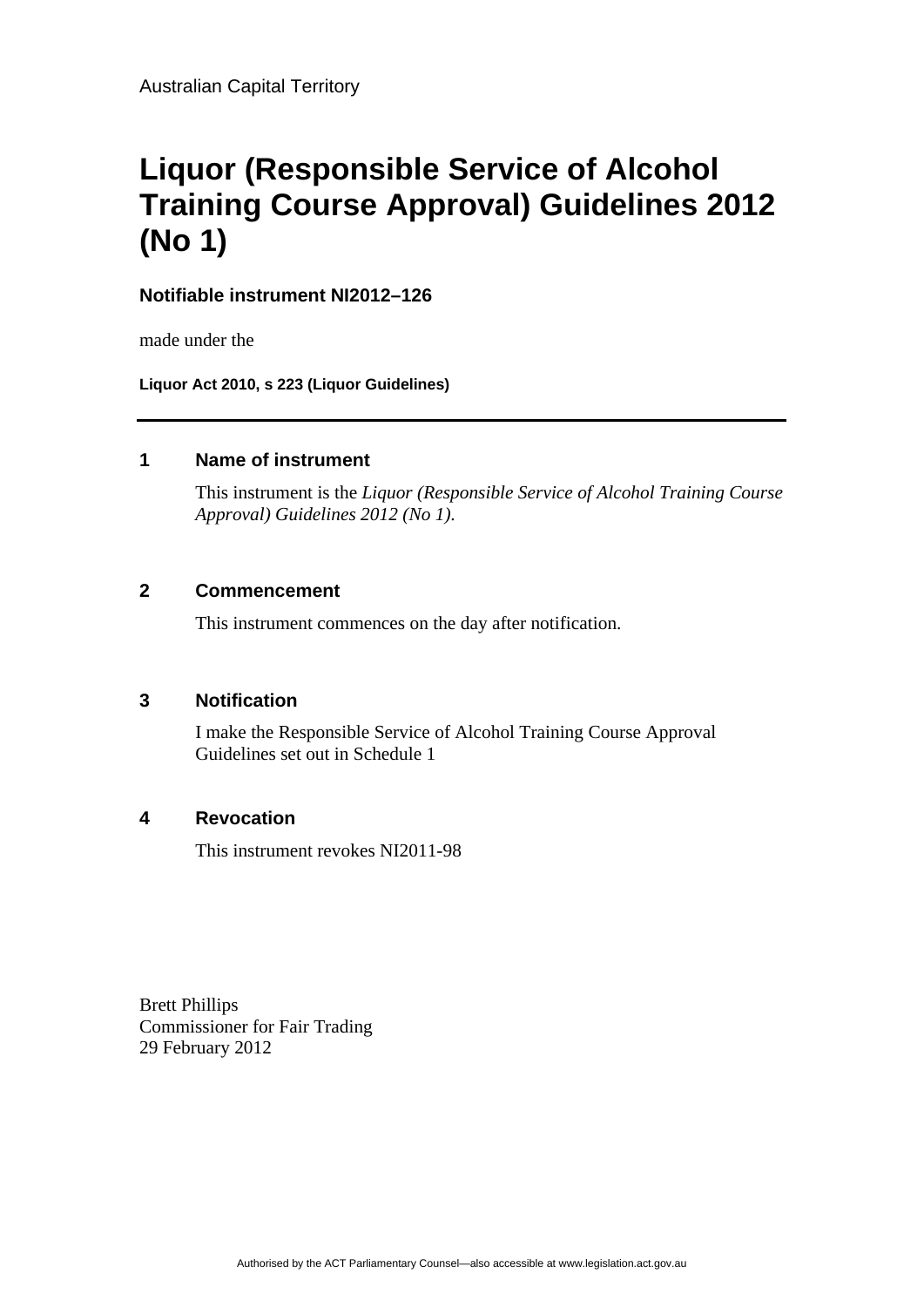

# **RESPONSIBLE SERVICE OF ALCOHOL TRAINING COURSE APPROVAL GUIDELINES**

Under section 223 of the *Liquor Act 2010* (the Act), the Commissioner for Fair Trading (the Commissioner) may make liquor guidelines consistent with the objects of the Act and the harm minimization and community safety principles. These guidelines are published by the Commissioner to assist a Registered Training Organisation (RTO) in preparing Responsible Service of Alcohol (RSA) training content for approval by the Commissioner.

In reading these guidelines, consideration must also be given to the underpinning objectives of the Act; which are to regulate the sale, supply, promotion and consumption of liquor:

- *To minimise the harm associated with the consumption of liquor;*
- *To facilitate the responsible development of the liquor and hospitality industries in a way that takes into account community safety; and*
- *To encourage and support liquor consumers to take responsibility for their consumption and their behaviour if it is affected by the consumption of liquor.*

# **What does the law say?**

Sections 100 - 102 of the Act requires that a licensee or commercial permit-holder, and their employees involved in the supply of liquor be trained in RSA. Crowd controllers at licensed or permitted premises are also required to be trained in RSA.

Penalties of up to 50 penalty units apply.

However, these offences will not take effect immediately. People involved in the liquor industry have until 1 June 2012 to complete an ACT-approved RSA training program. Those individuals who, since 1 June 2010, have obtained a RSA certificate (full course or refresher) in the ACT or another jurisdiction are deemed to hold an ACT‐approved RSA certificate and are not required to complete an ACT‐approved refresher course until 1 June 2013.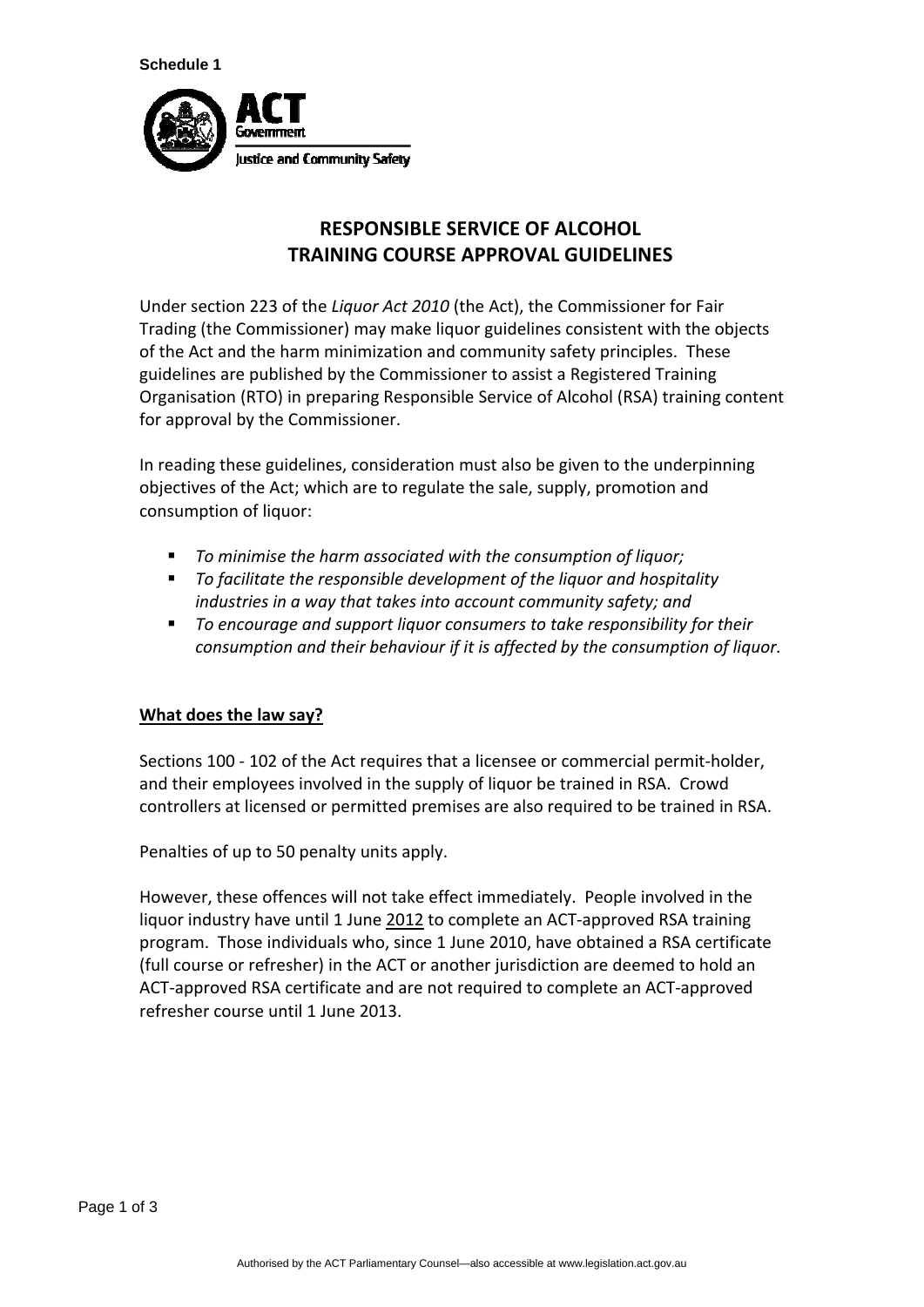#### **Schedule 1 SA training providers**

RSA training can only be delivered by a RTO that has the proposed unit of competency (which may be within a greater qualification) on its scope of registration as listed on the National Training Information Service (NTIS) website. Before the RSA training program can be taught in the ACT for the purposes of the Act, the provider and its RSA training program must also have been approved by the Commissioner.

#### **Types of RSA training programs**

The Commissioner will consider approval of both a full RSA training program and a refresher program. Provided that the full ACT‐approved RSA training program has been completed, a person may complete a refresher RSA training program on its expiry every three years. Minimum requirements for the content of RSA training programs are described below.

#### **Full RSA training program content**

For a full RSA training program approval a RTO will be expected to provide evidence in their application of:

- Trainer qualifications [evidence of trainer's qualifications as per the Australian Quality Training Framework (AQTF) and a recommended minimum six months experience in a liquor service role];
- Course duration [to be at least 3 hours (excluding assessment)];
- Class size (if providing face‐to‐face training, a maximum of 30 participants are to be in the class);
- The unit of competency, SITHFAB009A "Provide responsible service of alcohol" or its equivalent is delivered;
- Interactive presentation of program content, e.g. include role plays, scenarios on DVD, or hands on experience;
- Coverage of ACT‐specific legislative requirements under the *Liquor Act 2010;* at a minimum:
	- o The objects of the Act;
	- o Employee responsibilities in relation to responsible service of alcohol;
	- o Identification and management of intoxicated patrons [refer to *Liquor (Intoxication) Guideline 2010 (No. 1)* on the ACT Legislation Register];
	- o Offences relating to service of liquor; and
	- o Offences relating to patrons.

A copy of all course materials, handouts, workbooks or presentation slides must be provided to the Commissioner.